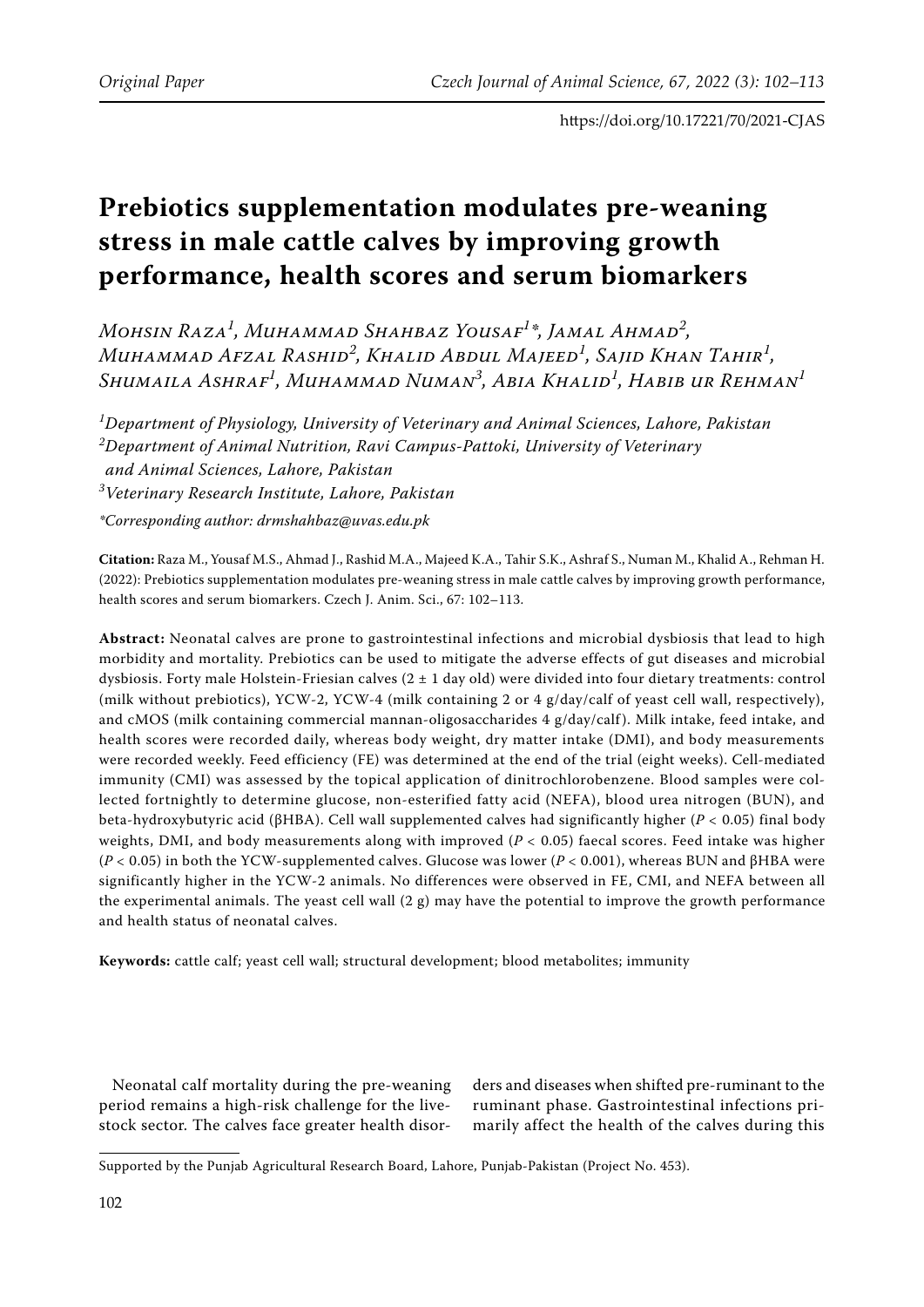phase leading to microbial dysbiosis, diarrhoea, dehydration, and ultimately early calf mortality. Electrolyte therapy and antibiotics are commonly used to treat these ailments to substitute fluid loss and combat invading pathogens ([Heinrichs et al.](#page-10-0)  [1995;](#page-10-0) [Lorenz et al. 2011](#page-11-0)). However, dysbiosis during gastrointestinal disturbances can be corrected by supplementing prebiotics.

The most commonly available prebiotics are mannan-oligosaccharides (MOS) and fructooligosaccharides and they are added in milk replacer or calf starter diets. Mannan-oligosaccharides are obtained from the cell wall fragments of *Saccharomyces cerevisiae* ([Hill et al. 2009\)](#page-10-1). It can bind to specific mannose-binding proteins present on the cell membrane of some pathogenic bacteria and prevent their colonization in the intestine by interfering with the binding of carbohydrate residues to the epithelial cell surface ([Spring et al. 2000](#page-11-1)). MOS supplementation facilitates the colonization of beneficial microbes in the gut. Moreover, MOS supplementation has immune-boosting ([Wismar](#page-11-2)  [et al. 2010](#page-11-2)) and antioxidant properties ([Che et al.](#page-10-2)  [2012\)](#page-10-2) and improves the intestinal mucosal integrity against antibiotic growth promoters ([Spring](#page-11-1)  [et al. 2000](#page-11-1)). Studies have reported that prebiotics supplementation improved starter intake, reduced faecal score ([Terre et al. 2007\)](#page-11-3), increased growth [\(Ghosh and Mehla 2012](#page-10-3)), average daily gain, feed efficiency ([Xu and Gorden 2003](#page-11-4)), and decreased enteric disease severity [\(Quigley et al. 2002\)](#page-11-5).

White sugar is manufactured from sugar cane after chemical processing and molasses is available to produce by-products. Molasses is fermented by *S. cerevisiae* and distillery yeast sludge (DYS) is the end product of molasses fermentation in the sugarcane industry. This DYS is disposed of in a field or drained in water, which causes environmental pollution. This waste product can be used as a prebiotic in animal feed after processing as it contains high protein content and it can replace the commercially available expensive products.

Keeping in view the importance of prebiotics, the present study was conducted to mitigate the adverse effects of weaning stress in neonatal male cattle calves. It is hypothesized that supplementation of DYS-derived yeast cell wall would reduce the weaning stress and improve gastrointestinal health and development that may ultimately lead to improved growth performance, health status, immunity, and blood metabolites.

## **MATERIAL AND METHODS**

### **Animal care**

The experimental procedure was approved by the Institutional Animal Care and Use Committee at the University of Veterinary and Animal Sciences (DR/53).

### **Animals, treatments and management**

The experiment was conducted at the experimental station, University of Veterinary and Animal Sciences, Ravi Campus, Pattoki, Pakistan after getting formal approval from the animal care committee of the same university. Forty Holstein-Friesian male calves  $(2 \pm 1)$  days of age) were used in the study. The calves were separated from dams within 2 h after birth, marked with an ear tag, weighed, and housed in  $1.2 \text{ m} \times 2.4 \text{ m}$  open-sided individual pens with straw bedding. The calves were given four litres of quality colostrum (> 50 mg/ml of immunoglobulin G) within 30 min after birth and another three litres of fresh colostrum at the next feeding time. After the second colostrum feeding, blood was collected to determine the total proteins using a refractometer (TS Meter; American Optical, Buffalo, NY, USA) to ascertain the transfer of sufficient passive immunity. Later, the calves were blocked by birth weight in a complete randomized block design and randomly assigned to four dietary treatment groups with ten calves (*n =* 10) in each group. The grouping was as follows: control with no prebiotics in milk; laboratory-produced yeast cell wall (YCW) at 2 g/calf/day (YCW-2) in milk; YCW 4 g/calf/day (YCW-4) in milk; and commercial mannan-oligosaccharides (cMOS; Harbin Ao Bi Li Biotechnology, Harbin, China) in milk. The total duration of the research trial was eight weeks and weaning was started at the age of seven weeks.

Calves were fed whole milk twice daily during the morning (07:00) and evening (19:00) using a feeding bottle with a nipple until weaning. The calves received 4 l/day of milk from week 1 to 6 and 2 l/day during week 7 and thereafter 1 l/day till the end of the experiment. Calf starter (Table 1) and water were provided *ad libitum* throughout the research trial. Animals were weaned when calf starter intake reached 800 g for consecutive three days, after which calf starter was given at a daily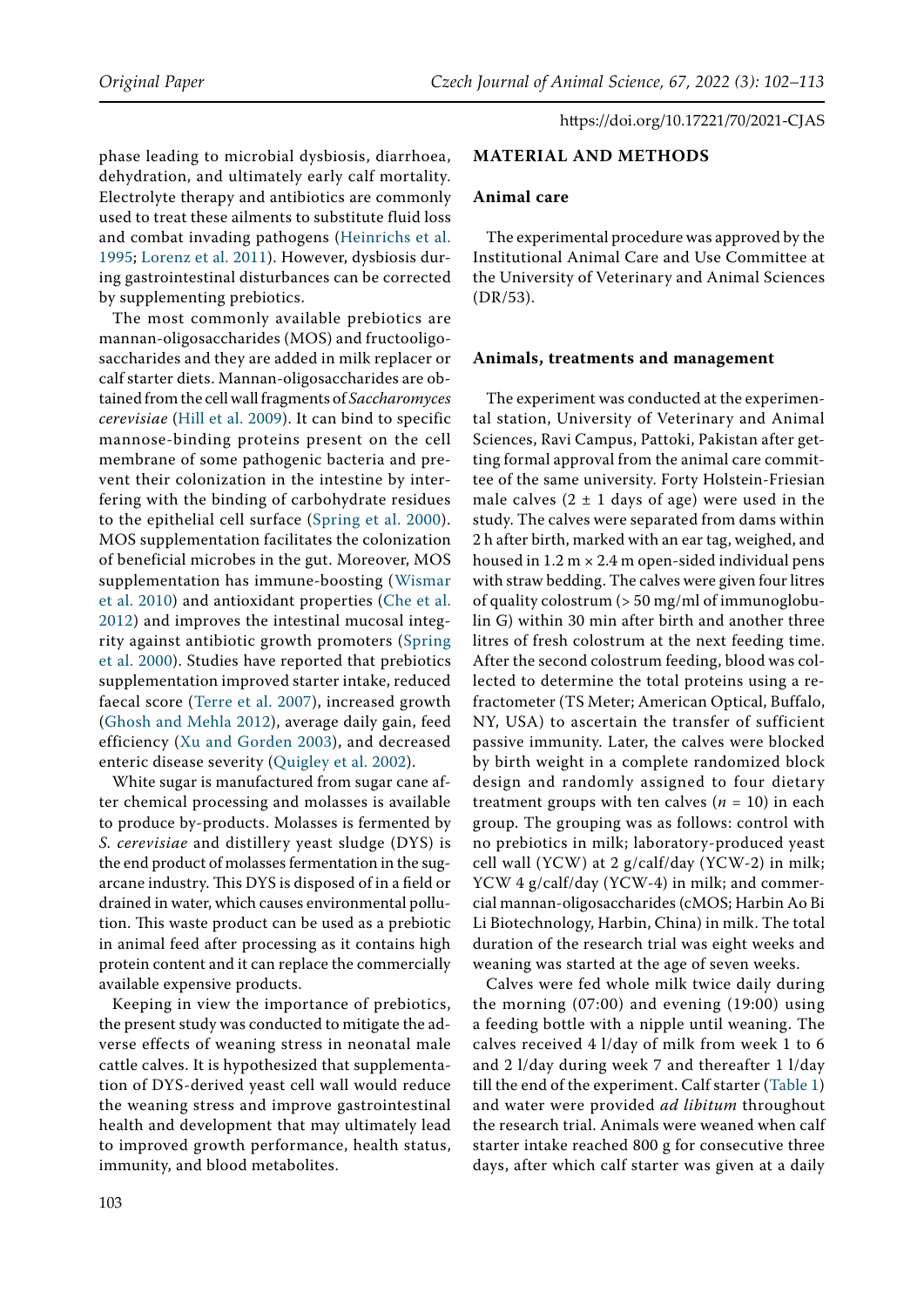|  |  |  |  |  |  |  | Table 1. Composition of starter ration |  |
|--|--|--|--|--|--|--|----------------------------------------|--|
|--|--|--|--|--|--|--|----------------------------------------|--|

| Ingredients                     | Inclusion |
|---------------------------------|-----------|
| Ground maize (%)                | 55.00     |
| Soy hulls (%)                   | 12.00     |
| Molasses (%)                    | 5.00      |
| Soybean meal (%)                | 25.00     |
| Mineral premix (%)              | 0.80      |
| Salt $(\%)$                     | 0.50      |
| Lime (%)                        | 1.50      |
| Vitamin premix (%)              | 0.20      |
| <b>Analysis</b>                 |           |
| Dry matter (%)                  | 89        |
| Crude protein (%)               | 18.5      |
| Total digestible nutrient (%)   | 81.25     |
| Crude fibre (%)                 | 7.35      |
| Crude fat (%)                   | 3.01      |
| Ash (%)                         | 3.52      |
| Neutral detergent fibre (%)     | 17.56     |
| Acid detergent fibre (%)        | 8.85      |
| Calcium (%)                     | 0.76      |
| Phosphorus (%)                  | 0.50      |
| Metabolizable energy (Mcal, kg) | 2.88      |

maximum of 2 400 g. Deworming was carried out in week 3. In week 4, the calves were vaccinated against foot and mouth disease (Aftovaxpur; Merial, Lyon, France), followed by *Clostridium perfringens*  type C and D (Toxipra; Marush Pharma, Lahore, Pakistan), haemorrhagic septicaemia (HS® Vaccine Niab, Faisalabad, Pakistan), and bovine respiratory diseases (Elite 9; Boehringer Ingelheim Vetmedica, GmbH, Rohrdorf, Germany) with a one-week interval. Booster doses of vaccines were administered after 21 days. In the case of faecal score, the animals were treated with veterinary practice at the farm using an oral electrolyte solution.

Dry matter, crude protein, crude fat, crude fibre, and ash contents were determined according to the guidelines of [AOAC \(1991\),](#page-10-5) whereas neutral detergent fibre and acid detergent fibre were determined by the process as described by [Van Soest](#page-11-7)  [et al. \(1991\).](#page-11-7)

### **Yeast cell wall preparation**

Collected distillery yeast sludge (DYS) was washed by adding distilled water at a ratio of  $1:12$  and kept overnight. The supernatant was discarded and the procedure was repeated four times to remove the toxic metals. After washing, DYS was added to a beaker which was placed in an ice-filled container to keep the temperature under 40 °C. DYS was sonicated by using a sonicator (VCX 750, Sonics & Material, Inc., Newtown, CT, USA) with an amplitude of 70% to extract the yeast cell wall content. A pulse of 10 s was given with a delay of 10 s for 10 minutes. After sonication, distilled water was added in DYS and centrifuged. Pellet was collected, dried, and powdered. The final product contains 25% crude protein, 1.2% crude fat, 42.3% nitrogen free extract, 0.0% crude fibre, 8.05% neutral detergent fibre, and 25% ash.

# **Growth, structural measurements and health scoring**

The calves were weighed on an electronic digital scale at birth and weekly thereafter until week 8. Fortnightly measurements of body weights (BW) were carried out in the morning before feeding. The change in BW in relation to baseline weight before the start of the experiment was considered as average daily gain (ADG). Feed intake was recorded daily for each calf. The calves were offered a measured amount of diet twice a day. Mean dry matter intake (DMI) of the individual calf was calculated after determining the dry matter content of feed offered and the remainder. These values were used to measure the final and weekly DMI for the calves. The structural growth measurements, including wither height, hip height, heart girth, and body length were recorded at the start of the experiment and thereafter weekly until the completion of the experiment.

Calf health was monitored daily by assessing faecal score, ocular discharge, general appearance, and nasal discharge and respiration as described previously by [Lesmeister & Heinrichs \(2004\)](#page-10-4). Nasal scores and ear scores were recorded daily before the morning feeding using a 0–3 (nasal score) or 0–4 (ear score) scale developed by the University of Wisconsin-Madison ([McGuirk](#page-11-6) [2008\)](#page-11-6). For determination of faecal consistency, faeces were scored daily before the morning milk feeding by using a  $1-5$  scale (1 = normal, 2 = soft,  $3 =$  runny,  $4 =$  watery, and  $5 =$  watery, mucous, bloody). Scores of more than two were considered to indicate diarrhoea.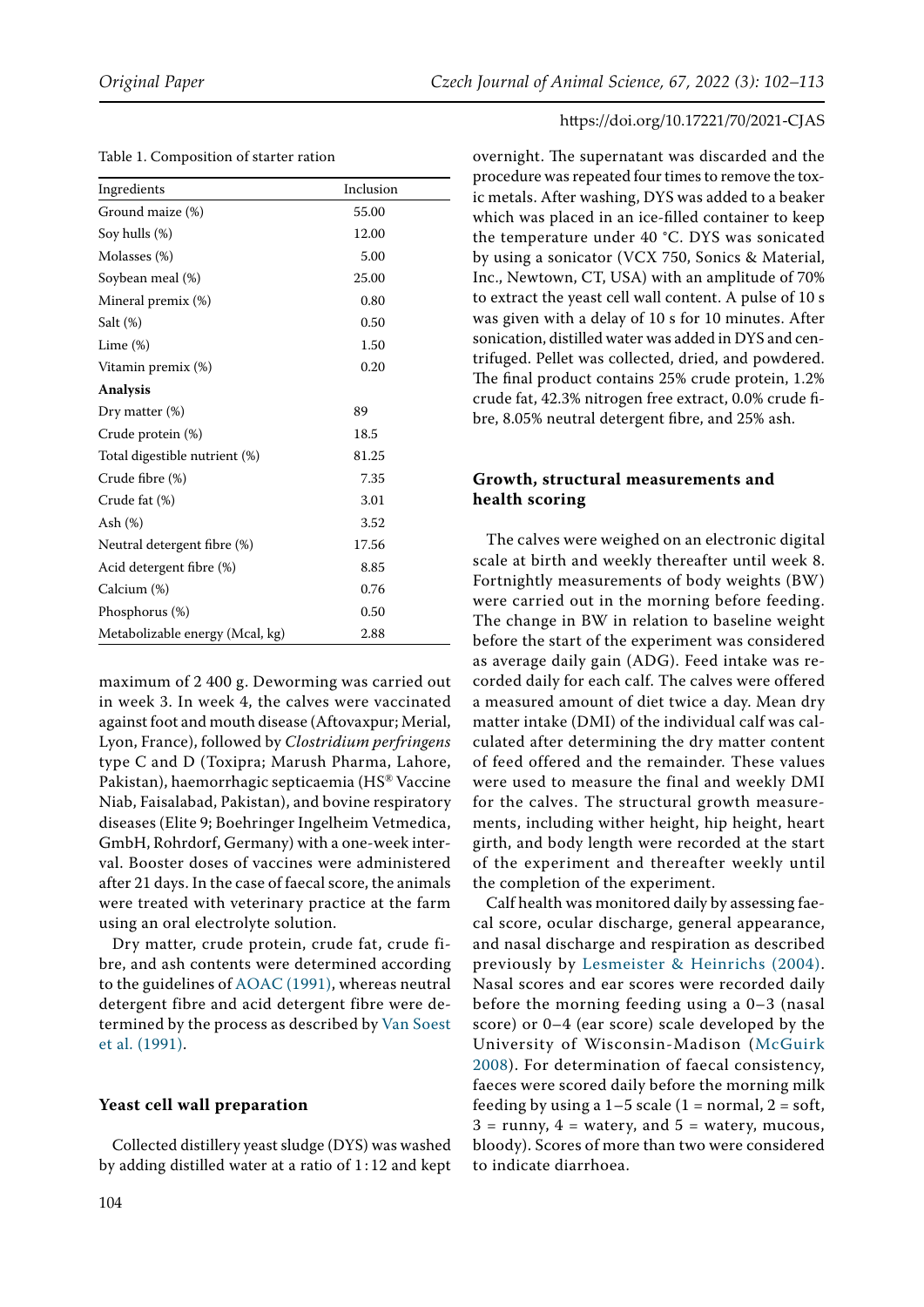## **Blood collection and analysis**

Blood samples were collected fortnightly from the jugular vein 4 h (1 100 h) after milk feeding in plain test tubes (Terumo Co., Ltd, Tokyo, Japan). Later, the blood samples were centrifuged at 1 500 g for 10 min at 4 °C. The supernatant was aspirated and stored at –40 °C until analysis. The serum was used to estimate glucose (Cat#11538; Biosystems, Barcelona, Spain), blood urea nitrogen (BUN, Cat#11537; Biosystems, Barcelona, Spain), non-esterified fatty acid (NEFA, Cat#FA115; Randox, Kearneysville, WV, USA) and beta-hydroxybutyric acid (βHBA, Cat#H7587-58; Pointe Scientific Inc., Canton, MI, USA) by using commercial kits.

### **Cell-mediated immune response**

Cell-mediated immune (CMI) response was measured by applying dinitrochlorobenzene (DNCB) as previously described by [Burton et al.](#page-10-6)  [\(1989\).](#page-10-6) Briefly, on day 42 of the experiment, an area of 15 × 15 cm was hair clipped at *tuber ischiadicum*, *tuber coxae*, and sacral vertebrae. A small area was used for sensitization. For this purpose 0.2 ml of dimethyl sulfoxide (DMSO; Cat#67-68-5; Scharlau, Barcelona, Spain) was applied to the skin and thereafter 0.2 ml of 5% DNCB **(**Cat#601097-25g; Merck KGaA, Darmstadt, Germany**)** (w/v) in absolute alcohol was applied. Sensitization was repeated on day 44 in the same manner. On day 51 of the experiment, two sites about 10 cm apart from the sensitization site were selected and their thickness was recorded using a digital vernier calliper (Lishui Nanguang Measuring and Cutting Co., Ltd., Zhejiang, China). To the control site, the vehicle (4 : 1 acetone and olive oil) was applied and to the challenging site 0.5 ml of 0.5% DNCB in the same vehicle was applied. Skin thickness was recorded using a digital vernier calliper at 24 h, 48 h, and 72 h after the application of a challenging dose.

### **Statistical analysis**

Data were analysed using SPSS v20 (SPSS Inc., Chicago, IL, USA). Total feed intake, initial weight, final weight, weight gain, ADG, feed efficiency, CMI, and body measurements were analysed using one-way ANOVA. Health scoring, DMI, weekly body weight gain, and blood metabolites were analysed by the repeated-measures procedure using GLM of SPSS; the analysis included the betweensubjects main effect of treatment (supplementation), the within-subjects main effect of the period of sampling (week), and interaction between treatment × week. Tukey's test was applied to significant data (*P <* 0.05).

### **RESULTS**

### **Serum proteins**

Total serum protein concentrations of the calves, measured on the day of recruitment, did not differ significantly between the treatment groups and were  $6.23 \pm 0.25$ ,  $6.04 \pm 0.17$ ,  $6.14 \pm 0.24$  and  $5.88$ ± 0.12 g/dl for control, YCW-2, YCW-4 and cMOS groups, respectively. We used a value of  $> 5.2$  g/dl ([Magalhaes et al. 2008\)](#page-11-8) for total serum proteins as a cut-off for the indication of the transfer of adequate passive immunity from the dams to the calves included in the present study.

# **Growth performance, dry matter intake and feed efficiency**

No mortality was observed during the entire study period. Final BW, ADG, and weight gain were higher (*P <* 0.001) in the supplemented calves compared with the non-supplemented calves (Table 2). During the first five weeks of age, the supplementations did not affect body weight. The BW gain was higher (*P <* 0.05) during the sixth to eighth weeks in the supplemented animals than in the control animals (Table 3). Dietary inclusion of prebiotics (YCW/mannan-oligosaccharides) resulted in the higher consumption (*P <* 0.01) of starter compared with the non-supplemented calves (Table 3). The treatment  $\times$  time interaction was also significant (*P <* 0.01) for the dry matter intake in the calves (Table 3). During the first two weeks, starter intake remained the same in all the groups. In weeks 4, 5, and 6, starter intake was higher (*P <* 0.01) in the YCW-2 group compared with the other groups (Table 3). Total DMI and daily DMI were also higher (*P <* 0.01) in the supplemented calves compared with the non-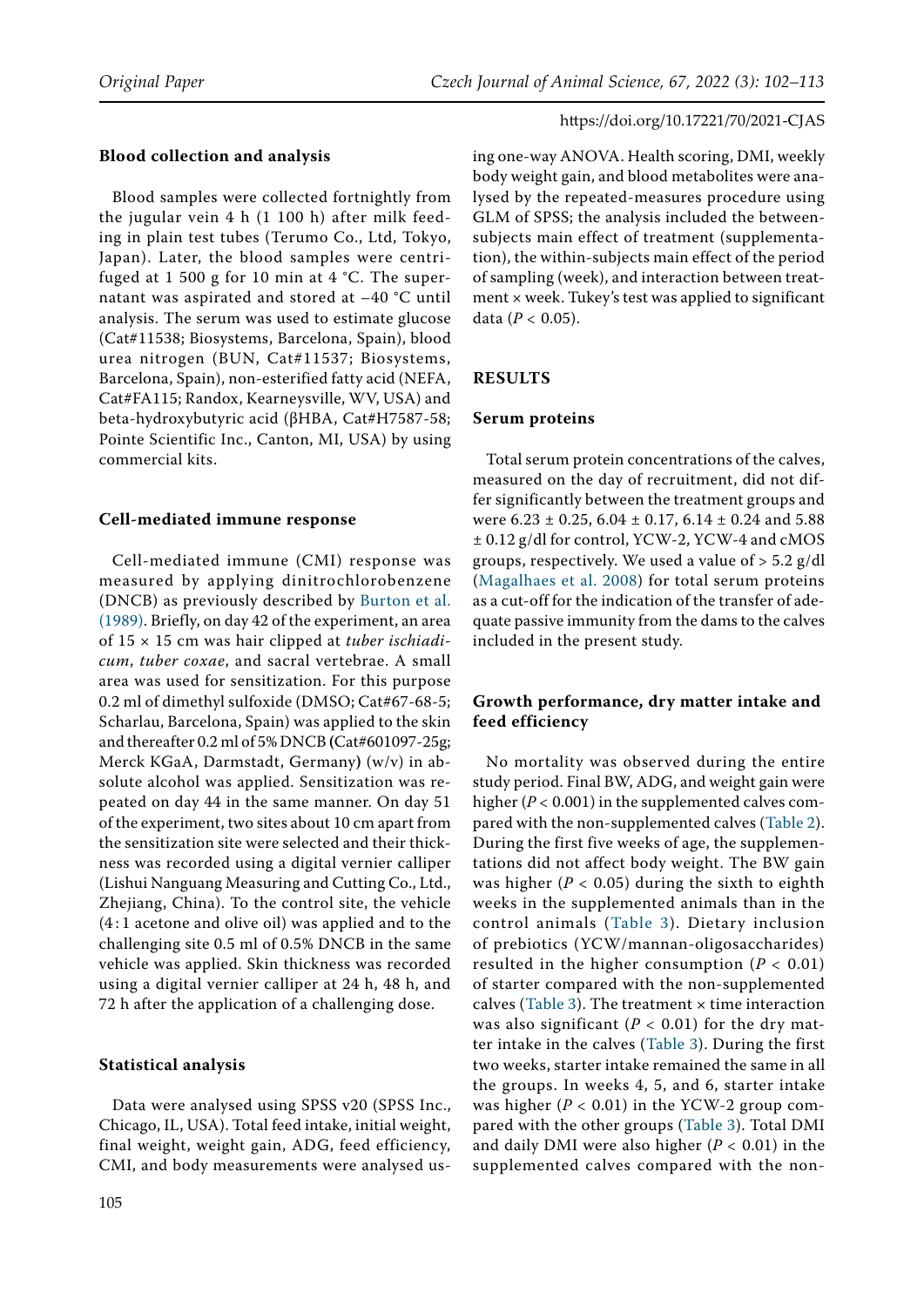| Variables                       |                    |                    | Treatments         |                      |            |            |
|---------------------------------|--------------------|--------------------|--------------------|----------------------|------------|------------|
|                                 | control            | $YCW-2$            | YCW-4              | cMOS                 | <b>SEM</b> | $P$ -value |
| <b>Body weight (kg)</b>         |                    |                    |                    |                      |            |            |
| Initial                         | 32.79              | 33.97              | 34.42              | 33.48                | 0.720      | 0.679      |
| Final                           | 62.01 <sup>b</sup> | $75.31^{a}$        | $71.94^a$          | $69.91$ <sup>a</sup> | 1.620      | 0.001      |
| Gain                            | $29.22^{b}$        | 41.34 <sup>a</sup> | $37.52^a$          | $36.43^a$            | 1.340      | 0.001      |
| ADG (kg/day)                    | 0.52 <sup>b</sup>  | 0.73 <sup>a</sup>  | 0.67 <sup>a</sup>  | $0.65^{\rm a}$       | 0.024      | 0.001      |
| Total starter intake (kg)       | 26.19 <sup>b</sup> | 44.14 <sup>a</sup> | 41.20 <sup>a</sup> | $38.73^{a}$          | 1.980      | 0.001      |
| Total DMI $(kg)^1$              | 47.88 <sup>b</sup> | 63.86 <sup>a</sup> | 61.24 <sup>a</sup> | 59.04 <sup>a</sup>   | 1.760      | 0.001      |
| Daily DMI (kg/day)              | $0.85^{\rm b}$     | $1.14^{a}$         | 1.09 <sup>a</sup>  | 1.05 <sup>a</sup>    | 0.030      | 0.001      |
| Feed efficiency <sup>2</sup>    | 0.61               | 0.65               | 0.61               | 0.6                  | 0.030      | 0.766      |
| Weaning age (days)              | 53 <sup>a</sup>    | 38 <sup>b</sup>    | 43 <sup>b</sup>    | 42 <sup>b</sup>      | 1.010      | 0.001      |
| <b>Health scoring</b>           |                    |                    |                    |                      |            |            |
| Faecal score                    | $2.13^{a}$         | 1.74 <sup>b</sup>  | 1.76 <sup>b</sup>  | 1.82 <sup>b</sup>    | 0.030      | 0.001      |
| Ocular discharge                | 1.00               | 1.02               | 1.00               | 1.00                 | 0.018      | 0.247      |
| General appearance              | 1.04               | 1.05               | 1.05               | 1.03                 | 0.010      | 0.822      |
| Nasal discharge and respiration | 1.00               | 1.02               | 1.01               | 1.00                 | 0.007      | 0.445      |
| Average number of days scored   | 5.72 <sup>a</sup>  | 2.30 <sup>b</sup>  | 3.00 <sup>b</sup>  | 3.80 <sup>ab</sup>   | 0.484      | 0.001      |

Table 2. Effects of dietary supplementation of prebiotics on body weight, dry matter intake (DMI), average daily gain (ADG), feed efficiency, and health scoring in Holstein-Friesian male calves

cMOS = commercial mannan-oligosaccharides fed at 4 g/day/calfYCW-2 = yeast cell wall content fed at 2 g/day/calf; YCW-4 = yeast cell wall content fed at 4 g/day/calf

 $^{1}$ Dry matter of milk + dry matter of calf starter; <sup>2</sup>weight gain (kg)/DMI (kg)

a,bValues in a row without common small letters differ significantly (*P <* 0.05)

Calf starter and water were offered *ad libitum* throughout the research trial

supplemented calves (Table 2). However, the supplementation did not affect feed efficiency (FE) in experimental animals (Table 2).

# **Body measurements and cell-mediated immune response**

Body structures in terms of hip height, wither height, heart girth, and body length were more developed (*P <* 0.05) in the animals supplemented with YCW and cMOS than in the control animals (Table 4). Higher (*P <* 0.05) body structural developments were observed in the calves supplemented with 2 g of YCW than in the other calves. No difference was observed in the cell-mediated immune response between animals from all the treatments (Table 4).

### **General health and faecal scores**

Generally, the health of the calves was good. Respiratory and general appearance scores aver-

aged approximately one throughout the experimental period and were not affected by the treatments as no differences were observed in ocular discharge, general appearance, nasal discharge, and respiration (Table 2). Faecal scores were the same for all the supplemented calves and showed a typical pattern with a peak in week 2 followed by a decline and stabilization at a score of  $<$  2 by five weeks of age. In week 6, there was an outbreak of coccidiosis resulting in higher faecal scores in some of the experimental calves ([Figure 1\)](#page-6-0). The treatment x week interaction was significant (*P <* 0.05) for faecal scores reflecting lower values of the score in the supplemented calves than in the control in weeks 2, 3, 4, 5 and 8 ([Figure 1](#page-6-0)).

Every animal from each group was treated against scours once or more than once. For faecal scores, the animals were treated with oral electrolyte solution. The animals in the control group were treated for a minimum of three and a maximum of eleven days. The animals in the YCW-2 group were treated for a minimum of one and a maximum of five days. The animals in the YCW-4 group were treated for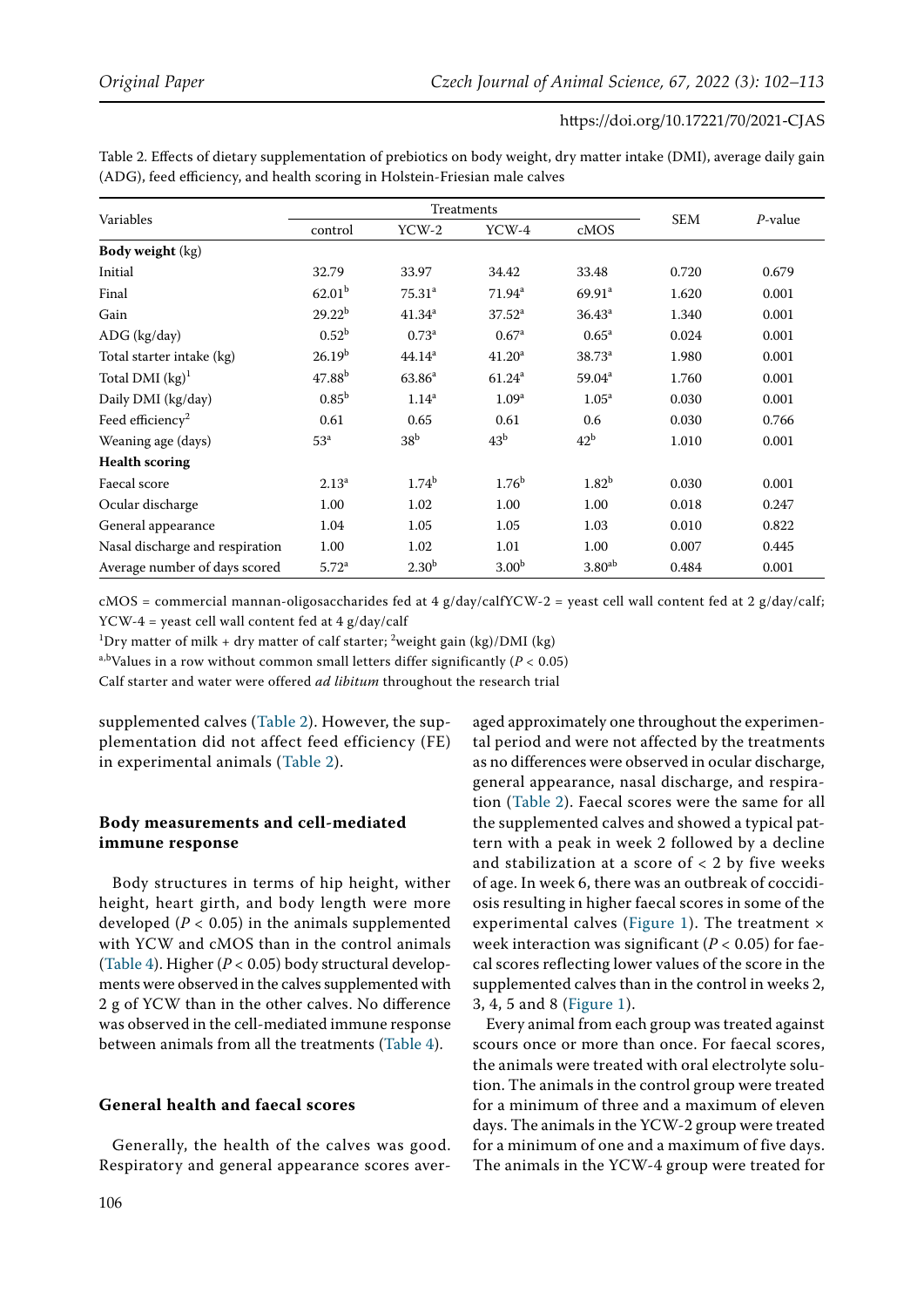| $\frac{1}{2}$ $\frac{1}{2}$ $\frac{1}{2}$ $\frac{1}{2}$ $\frac{1}{2}$ $\frac{1}{2}$ $\frac{1}{2}$ $\frac{1}{2}$ $\frac{1}{2}$ $\frac{1}{2}$ $\frac{1}{2}$ $\frac{1}{2}$ $\frac{1}{2}$ $\frac{1}{2}$ $\frac{1}{2}$ $\frac{1}{2}$ $\frac{1}{2}$ $\frac{1}{2}$ $\frac{1}{2}$ $\frac{1}{2}$ $\frac{1}{2}$ $\frac{1}{2}$ |                           |
|---------------------------------------------------------------------------------------------------------------------------------------------------------------------------------------------------------------------------------------------------------------------------------------------------------------------|---------------------------|
|                                                                                                                                                                                                                                                                                                                     |                           |
|                                                                                                                                                                                                                                                                                                                     |                           |
|                                                                                                                                                                                                                                                                                                                     |                           |
|                                                                                                                                                                                                                                                                                                                     |                           |
|                                                                                                                                                                                                                                                                                                                     |                           |
|                                                                                                                                                                                                                                                                                                                     |                           |
|                                                                                                                                                                                                                                                                                                                     |                           |
|                                                                                                                                                                                                                                                                                                                     |                           |
|                                                                                                                                                                                                                                                                                                                     |                           |
|                                                                                                                                                                                                                                                                                                                     |                           |
|                                                                                                                                                                                                                                                                                                                     |                           |
|                                                                                                                                                                                                                                                                                                                     |                           |
|                                                                                                                                                                                                                                                                                                                     |                           |
|                                                                                                                                                                                                                                                                                                                     |                           |
| ody weight, average daily gain (ADG), starter intake, and dry mai                                                                                                                                                                                                                                                   |                           |
|                                                                                                                                                                                                                                                                                                                     |                           |
|                                                                                                                                                                                                                                                                                                                     |                           |
| tics on weekly bo                                                                                                                                                                                                                                                                                                   |                           |
|                                                                                                                                                                                                                                                                                                                     |                           |
|                                                                                                                                                                                                                                                                                                                     |                           |
|                                                                                                                                                                                                                                                                                                                     |                           |
|                                                                                                                                                                                                                                                                                                                     |                           |
|                                                                                                                                                                                                                                                                                                                     |                           |
|                                                                                                                                                                                                                                                                                                                     |                           |
|                                                                                                                                                                                                                                                                                                                     |                           |
|                                                                                                                                                                                                                                                                                                                     |                           |
|                                                                                                                                                                                                                                                                                                                     |                           |
|                                                                                                                                                                                                                                                                                                                     |                           |
|                                                                                                                                                                                                                                                                                                                     | $\ddot{\phantom{0}}$<br>I |
|                                                                                                                                                                                                                                                                                                                     |                           |

|             |           |                    |       |       |       | Age (week)        |                      |                     |                    |                    |                    |            |                | P-value |           |
|-------------|-----------|--------------------|-------|-------|-------|-------------------|----------------------|---------------------|--------------------|--------------------|--------------------|------------|----------------|---------|-----------|
| Variables   | Treatment | means              | 0     |       | 2     | 3                 | 4                    | 5                   | $\circ$            | $\sim$             | $^{\circ}$         | <b>SEM</b> | treatment (TR) | week    | TR x week |
|             | control   | 45.24 <sup>b</sup> | 32.92 | 34.6  | 37.06 | 40.26             | 43.99                | $48.07^{b}$         | 51.74 <sup>b</sup> | 56.56 <sup>b</sup> | $62.01^{b}$        |            |                |         |           |
| Body        | $YCW-2$   | 50.02 <sup>a</sup> | 33.97 | 35.91 | 38.39 | 42.35             | 46.97                | 52.82 <sup>a</sup>  | 58.92ª             | 65.58ª             | 75.31 <sup>a</sup> |            |                |         |           |
| weight (kg) | YCW-4     | 49.76ª             | 34.42 | 36.6  | 39.33 | 43.74             | 47.39                | 51.58 <sup>ab</sup> | 57.89ª             | 64.98ª             | 71.94ª             | 1.13       | 0.017          | 0.001   | 0.001     |
|             | $cMOS-4$  | $48.2^{ab}$        | 33.68 | 35.47 | 38.42 | 42.25             | 46.09                | $50.03^{\rm ab}$    | $55.87^{\rm ab}$   | $62.16^{ab}$       | 69.91ª             |            |                |         |           |
|             | control   | 0.52 <sup>b</sup>  |       | 0.26  | 0.35  | 0.46              | 0.53                 | $0.58^{b}$          | 0.53 <sup>b</sup>  | 0.69 <sup>b</sup>  | 0.78c              |            |                |         |           |
|             | $YCW-2$   | $0.73^{a}$         |       | 0.32  | 0.31  | 0.57              | 0.66                 | $0.84^{a}$          | $0.87^{a}$         | $0.95^{ab}$        | 1.39 <sup>a</sup>  |            |                |         |           |
| ADG (kg)    | $YCW-4$   | 0.67 <sup>a</sup>  |       | 0.33  | 0.41  | 0.60              | 0.52                 | 0.60 <sup>b</sup>   | $0.90^{a}$         | $1.01^{\rm a}$     | $0.99$ bc          | 0.013      | 0.001          | 0.001   | 0.001     |
|             | $cMOS-4$  | $0.65^{a}$         |       | 0.29  | 0.42  | 0.55              | 0.55                 | $0.56^{b}$          | $0.84^{a}$         | $0.90^{\rm ab}$    | $1.11^{ab}$        |            |                |         |           |
|             | control   | 3.27 <sup>b</sup>  |       | 0.27  | 0.72  | $1.04^{b}$        | 1.74°                | 2.73 <sup>c</sup>   | $4.45^{b}$         | $5.55^{\rm b}$     | $9.67^{b}$         |            |                |         |           |
| Starter     | $YCW-2$   | 5.51 <sup>a</sup>  |       | 0.29  | 0.9   | 2.00 <sup>a</sup> | 3.50 <sup>a</sup>    | $5.26^{a}$          | 7.35 <sup>a</sup>  | $10.45^{\rm a}$    | 14.38 <sup>a</sup> |            |                |         |           |
| intake (kg) | YCW-4     | 5.15 <sup>a</sup>  |       | 0.35  | 1.09  | $1.85^{a}$        | $2.55^{\rm bc}$      | 4.02 <sup>b</sup>   | 6.39 <sup>ab</sup> | 9.86 <sup>a</sup>  | $15.07^{a}$        | 0.262      | 0.001          | 0.001   | 0.001     |
|             | $cMOS-4$  | 4.8 <sup>a</sup>   |       | 0.29  | 0.75  | 1.89 <sup>a</sup> | $2.65^{\rm ab}$      | 4.00 <sup>b</sup>   | $6.10^{ab}$        | $9.27^{a}$         | 13.68 <sup>a</sup> |            |                |         |           |
|             | control   | $5.98^{b}$         |       | 3.88  | 4.29  | $4.56^{b}$        | 5.19 <sup>c</sup>    | $6.07^{\circ}$      | 7.61 <sup>b</sup>  | $6.77^{b}$         | $9.52^{b}$         |            |                |         |           |
| DMI (kg)    | $YCW-2$   | 7.98 <sup>a</sup>  |       | 3.90  | 4.44  | $5.42^{a}$        | 6.76 <sup>a</sup>    | $8.32^{a}$          | $10.18^{a}$        | 11.12 <sup>a</sup> | 13.71 <sup>a</sup> | 0.117      |                | 0.001   | 0.001     |
|             | YCW-4     | 7.65ª              |       | 3.96  | 4.61  | 5.28 <sup>a</sup> | $5.91$ <sub>bc</sub> | 7.23 <sup>b</sup>   | $9.33^{ab}$        | $10.60^{a}$        | 14.32ª             |            | 0.001          |         |           |
|             | $cMOS-4$  | 7.38 <sup>a</sup>  |       | 3.90  | 4.31  | 5.32ª             | $6.01^{\rm ab}$      | 7.21 <sup>b</sup>   | $9.13^{ab}$        | $10.07^{\rm a}$    | $13.09^{a}$        |            |                |         |           |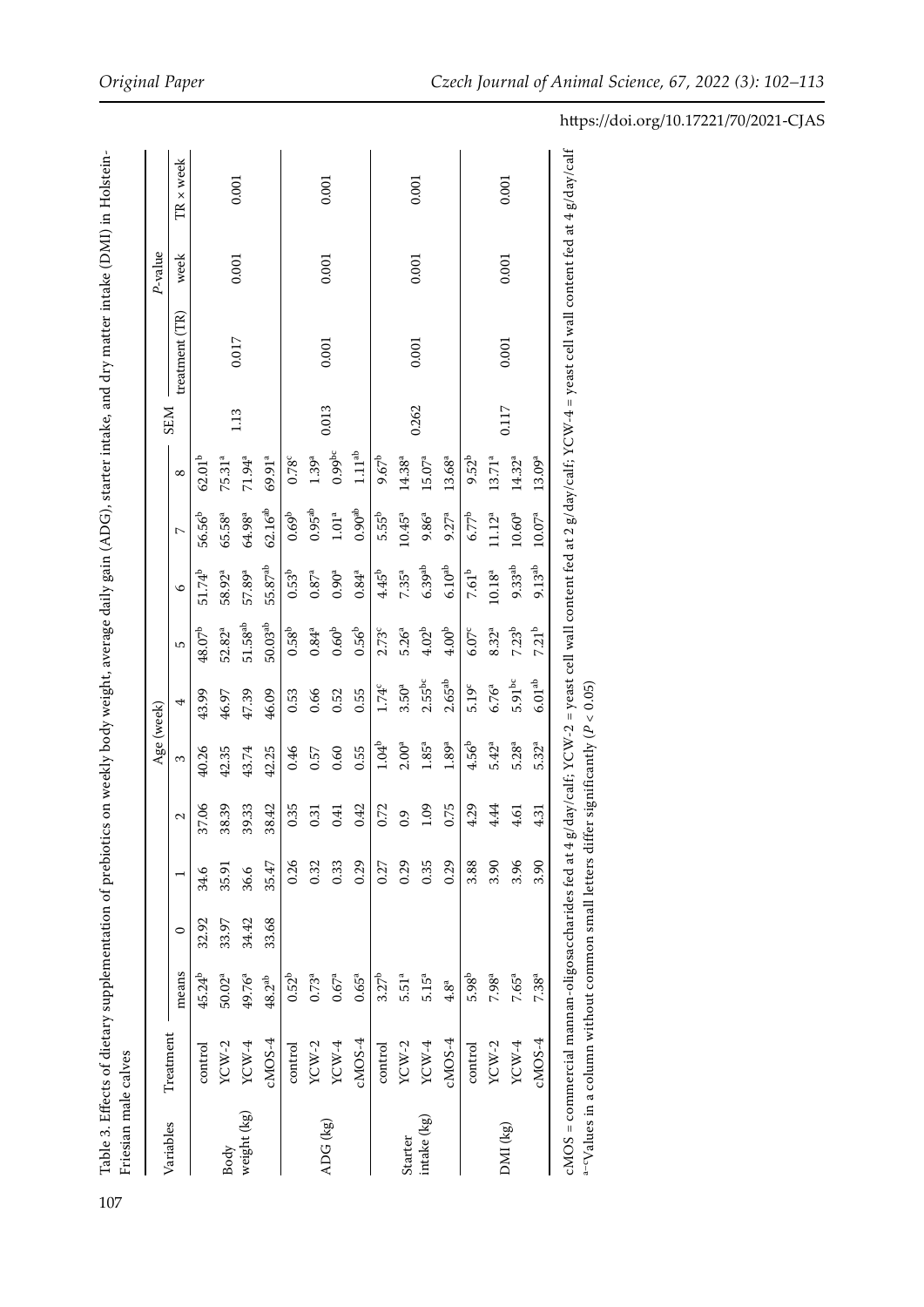|                                    |                    |                    | Treatments          |                     |            |            |
|------------------------------------|--------------------|--------------------|---------------------|---------------------|------------|------------|
| Variables                          | control            | $YCW-2$            | YCW-4               | cMOS                | <b>SEM</b> | $P$ -value |
| Wither height (cm)                 |                    |                    |                     |                     |            |            |
| Initial                            | 75.06              | 75.76              | 75.54               | 75.2                | 0.82       | 0.936      |
| Final                              | $85.62^{b}$        | 90.93 <sup>a</sup> | $87.35^{b}$         | 87.7 <sup>b</sup>   | 0.61       | 0.001      |
| Total gain                         | $10.55^{b}$        | 15.16 <sup>a</sup> | 11.81 <sup>b</sup>  | $12.49^{ab}$        | 0.76       | 0.002      |
| Hip height (cm)                    |                    |                    |                     |                     |            |            |
| Initial                            | 79.22              | 79.14              | 79.7                | 78.07               | 0.81       | 0.586      |
| Final                              | $89.15^{b}$        | 93.44 <sup>a</sup> | 91.18 <sup>ab</sup> | $91.56^{ab}$        | 0.68       | 0.001      |
| Total gain                         | 9.92 <sup>b</sup>  | 12.3 <sup>a</sup>  | 11.48 <sup>ab</sup> | $13.48^{\rm a}$     | 0.73       | 0.001      |
| Heart girth (cm)                   |                    |                    |                     |                     |            |            |
| Initial                            | 74.97              | 75.74              | 75.05               | 74.44               | $0.8\,$    | 0.745      |
| Final                              | 89.86 <sup>b</sup> | 94.69 <sup>a</sup> | 93.59 <sup>a</sup>  | 92.68 <sup>ab</sup> | 0.94       | 0.006      |
| Total gain                         | 14.89 <sup>b</sup> | $18.94^{\rm a}$    | $18.54^{\rm a}$     | $18.23^a$           | 0.78       | 0.003      |
| Body length (cm)                   |                    |                    |                     |                     |            |            |
| Initial                            | 75.13              | 74.82              | 74.24               | 73.27               | 1.07       | 0.636      |
| Final                              | 89.87 <sup>b</sup> | 94.08 <sup>a</sup> | 91.77 <sup>ab</sup> | $91.89^{ab}$        | 0.69       | 0.003      |
| Total gain                         | 14.73 <sup>b</sup> | $19.25^{\rm a}$    | $17.52^{ab}$        | 18.61 <sup>a</sup>  | 0.83       | 0.003      |
| Cell-mediated immune response (mm) |                    |                    |                     |                     |            |            |
| 24 hour                            | 2.58               | 2.86               | 2.90                | 2.65                | 0.35       | 0.901      |
| 48 hour                            | 1.97               | 1.97               | 2.12                | 1.69                | 0.30       | 0.801      |
| 72 hour                            | 0.87               | 0.53               | 0.74                | 0.65                | 0.19       | 0.650      |

Table 4. Effects of dietary supplementation of prebiotics on structural growth and cell-mediated immune response in Holstein-Friesian male calves

cMOS = commercial mannan-oligosaccharides fed at 4 g/day/calf; YCW-2 = yeast cell wall content fed at 2 g/day/calf; YCW-4 = yeast cell wall content fed at 4 g/day/calf

a,bValues in a row without common small letters differ significantly (*P <* 0.05)

<span id="page-6-0"></span>

Figure 1. Effects of dietary supplementations of prebiotics on faecal scores in Holstein-Friesian male calves Week: *P <* 0.001; treatment: *P <* 0.001; treatment × week: *P <* 0.05

a minimum of one day and a maximum of seven days. cMOS supplemented animals were treated for a minimum of three days and a maximum of six days. Furthermore, seven animals from the control group and two animals, one from YCW-2 group and the other from YCW-4 group were given sulfonamides (Disulf; ICI Pakistan Limited, Lahore, Pakistan) during the coccidiosis outbreak, whereas no animal from the cMOS group suffered from coccidiosis.

### **Blood metabolites**

The mean glucose level was lower (*P <* 0.001) in the YCW-2 supplemented animals compared with the other groups. Prebiotics addition did not influence the glucose during week 2 and 4. However, in week 6 and 8, glucose concentration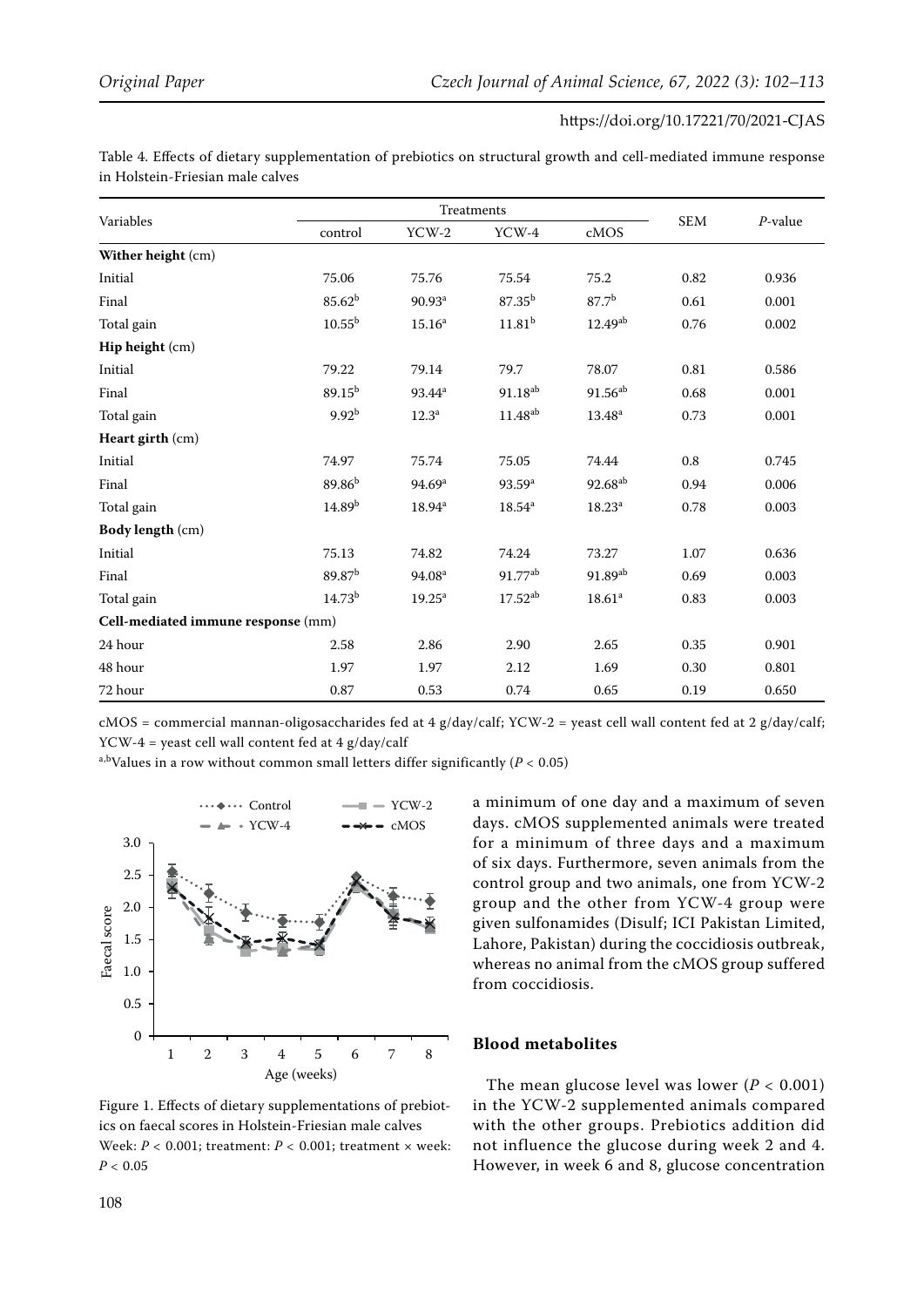was lower (*P <* 0.05) in the YCW-2 group than in the other groups. On the other hand, as the calves aged, βHBA and BUN levels were increased for all supplemented groups (Table 5). There were no differences between groups except in weeks 6 and 8 after birth when βHBA and BUN concentrations in the YCW-2 group were higher (*P <* 0.01) than in the other groups. On a temporal scale, both metabolites were non-significant among treatments in weeks 2 and 4. No effect of dietary treatments was observed for NEFA in the calves (Table 5).

# **DISCUSSION**

The early period of neonatal calf life is very crucial as the calves can easily be infected with intestinal and respiratory pathogens. During this pre-weaning period, poor growth performance and veterinary intervention increase the cost of the weaned calf. To combat these problems, prebiotics have been used to improve the health and performance of calves during the pre-weaning period ([Gosh and](#page-10-3)  [Mehla 2012](#page-10-3)). Presently, we sought to investigate the use of yeast cell wall contents as a dietary management tool to improve the health and growth performance of neonatal calves.

# **Growth performance, dry matter intake and feed efficiency**

Results revealed that the supplementation of YCW to the calves significantly increased body weight, body weight gain (BWG), ADG, starter intake, and total DMI. Various studies have demonstrated that the supplementation of yeast cell culture to preweaned calves increased BWG, starter intake, total DMI, and ADG [\(Hill et al. 2009](#page-10-1); [Roodposhti and](#page-11-9)  [Dabiri 2012\)](#page-11-9).

In calves, DMI, BWG, and health were improved when *Saccharomyces cerevisiae* fermentation product was included in the calf starter ([Lesmeister et al.](#page-10-7) [2004](#page-10-7)). Recently, it has been observed that feeding of MOS resulted in higher ADG and BW compared to the control animals ([He et al. 2017\)](#page-10-8). In the present study, starter intake was very low during the first

| Variables   |           |                      |      | Age (weeks) |                    |                   |            |                | $P$ -value                                                           |                  |
|-------------|-----------|----------------------|------|-------------|--------------------|-------------------|------------|----------------|----------------------------------------------------------------------|------------------|
|             | Treatment | means                | 2    | 4           | 6                  | 8                 | <b>SEM</b> | treatment (TR) | week                                                                 | $TR \times week$ |
|             | control   | 4.19 <sup>a</sup>    | 4.45 | 4.06        | 4.39 <sup>a</sup>  | 3.88 <sup>a</sup> |            |                |                                                                      |                  |
| Glucose     | $YCW-2$   | 3.59 <sup>b</sup>    | 4.32 | 4.18        | 3.31 <sup>c</sup>  | 2.58 <sup>c</sup> |            | 0.001          | 0.001<br>0.014<br>0.001<br>0.001<br>0.070<br>0.226<br>0.001<br>0.001 |                  |
| (mmol/l)    | YCW-4     | $3.89$ <sup>ab</sup> | 4.53 | 4.27        | $3.70^{bc}$        | 3.07 <sup>b</sup> | 0.051      |                |                                                                      |                  |
|             | cMOS      | 4.06 <sup>a</sup>    | 4.62 | 4.36        | 3.98 <sup>ab</sup> | 3.31 <sup>b</sup> |            |                |                                                                      |                  |
|             | control   | 1.55 <sup>c</sup>    | 1.21 | 1.41        | 1.29 <sup>c</sup>  | 2.26 <sup>c</sup> |            |                |                                                                      |                  |
| <b>BUN</b>  | $YCW-2$   | 2.13 <sup>a</sup>    | 1.26 | 1.39        | $2.64^{\rm a}$     | 3.22 <sup>a</sup> |            | 0.001          |                                                                      |                  |
| (mmol/l)    | YCW-4     | 2.06 <sup>ab</sup>   | 1.49 | 1.61        | $2.34^{b}$         | 2.79 <sup>b</sup> | 0.023      |                |                                                                      |                  |
|             | cMOS      | 1.93 <sup>b</sup>    | 1.19 | 1.54        | $2.13^b$           | $2.86^{b}$        |            |                |                                                                      |                  |
|             | control   | 0.35                 | 0.36 | 0.34        | 0.34               | 0.35              |            | 0.053          |                                                                      |                  |
| <b>NEFA</b> | $YCW-2$   | 0.32                 | 0.32 | 0.32        | 0.33               | 0.32              |            |                |                                                                      |                  |
| (mmol/l)    | YCW-4     | 0.32                 | 0.33 | 0.35        | 0.31               | 0.3               | 0.004      |                |                                                                      |                  |
|             | cMOS      | 0.32                 | 0.31 | 0.33        | 0.36               | 0.3               |            |                |                                                                      |                  |
|             | control   | $0.42^{\circ}$       | 0.32 | 0.37        | 0.40 <sup>c</sup>  | 0.60 <sup>c</sup> |            |                |                                                                      |                  |
| $\beta$ HBA | $YCW-2$   | $0.55^{\rm a}$       | 0.36 | 0.37        | $0.64^{\rm a}$     | 0.81 <sup>a</sup> |            |                |                                                                      |                  |
| (mmol/l)    | $YCW-4$   | 0.49 <sup>b</sup>    | 0.37 | 0.38        | 0.52 <sup>b</sup>  | 0.70 <sup>b</sup> | 0.005      | 0.001          |                                                                      |                  |
|             | cMOS      | 0.47 <sup>b</sup>    | 0.33 | 0.39        | 0.51 <sup>b</sup>  | 0.68 <sup>b</sup> |            |                |                                                                      |                  |

Table 5. Effects of dietary supplementation of prebiotics on selected blood metabolites in Holstein-Friesian male calves

βHBA= beta-hydroxybutyric acid; BUN= blood urea nitrogen; cMOS = commercial mannan-oligosaccharides fed at 4 g/ day/calf; NEFA = non-esterified fatty acids; YCW-2 = yeast cell wall content fed at 2 g/day/calf; YCW-4 = yeast cell wall content fed at 4 g/day/calf

a–cValues in a column without common small letters differ significantly (*P <* 0.05)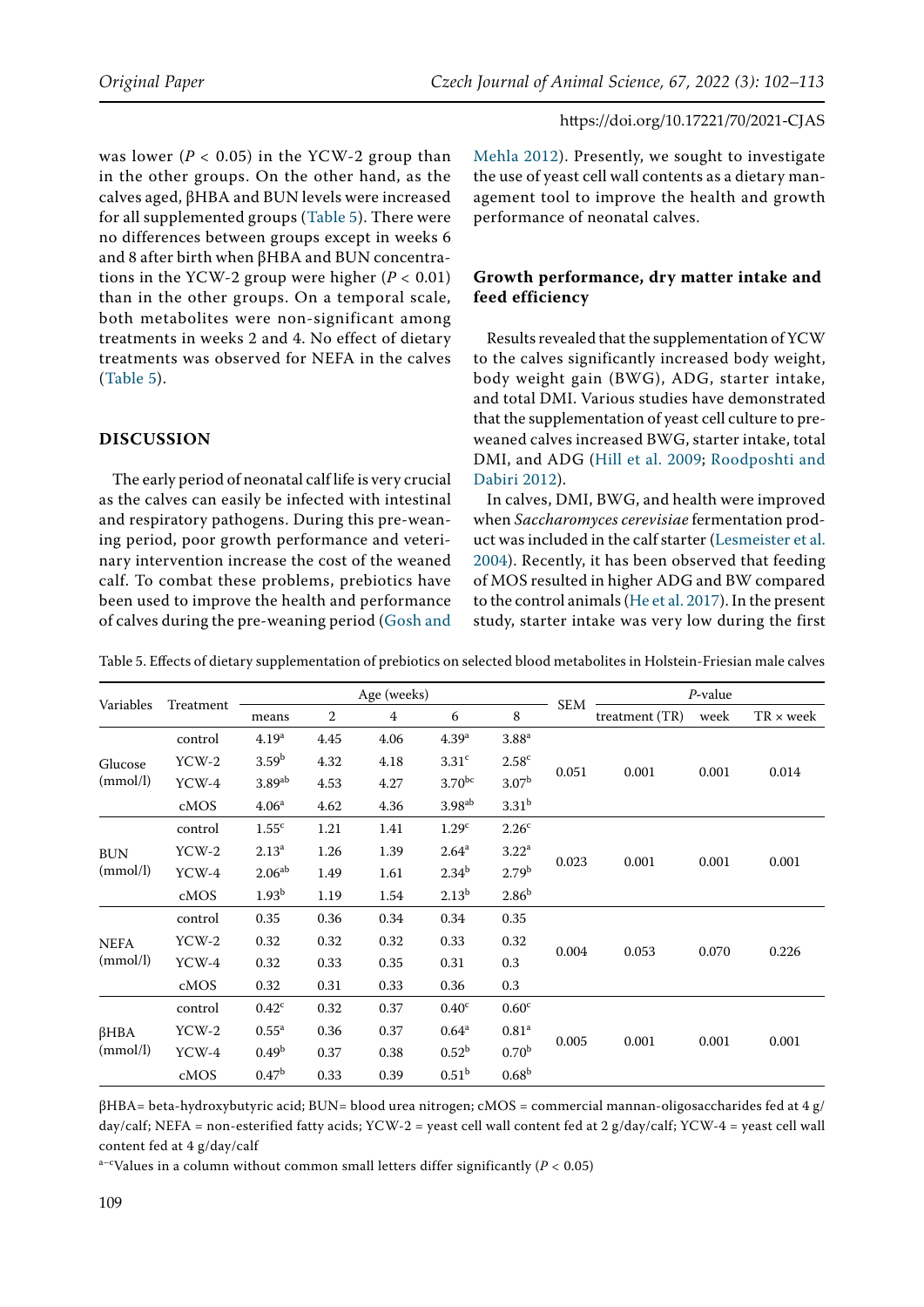two weeks and became significant afterward, being higher in the supplemented calves. The inclusion of the yeast cell wall did not influence BWG during the first four weeks. It may be due to the fact that all animals were provided with a fixed quantity of milk (4 l/day) and starter intake was practically very low during this period. It appears that the growth of the calves depends on milk during this early period of life and the quantity of calf starter is not enough to induce its impact on the growth. Thereafter, the supplemented calves consumed more dry matter compared with the control calves that might have stimulated the development of the rumen and therefore improve growth performance. Though the amount of calf starter consumed by the calves supplemented with yeast cell wall became significant in week 3, its impact in terms of BWG and ADG appeared during week 5. The calves consumed more starter when YCW was supplemented at the rate of 2 g daily. Yeast supplementation has been shown to stimulate the growth of ciliated protozoa and cellulolytic bacteria that stabilize the rumen pH ([Cangiano et al. 2020](#page-10-9)) and promote early rumen development as well as nutrient digestibility, hence increasing feed intake and ADG. [Ghosh and Mehla \(2012\)](#page-10-3) observed that 4 g/day MOS supplementation improved ADG, average daily feed intake, and feed efficiency of the calves.

Consistent with the growth performance, yeast cell wall supplementation was also translated into the structural growth of the pre-weaned calves. In our study, body structural measurements were higher (*P <* 0.05) in the supplemented animals especially in the YCW-2 group than in the control animals. The results are also similar to [Sharma et al.](#page-11-10)  [\(2018\)](#page-11-10), who noted increased heart girth, hip height, and body height in the MOS-fed buffalo calves. [Lesmeister et al. \(2004\)](#page-10-7) observed that hip height and hip width were increased in the calves receiving starter supplemented with yeast fermentable products, while others failed to observe the effects with the same product [\(Alugongo et al. 2017](#page-10-10)).

# **Cell-mediated immune response**

The delayed-type hypersensitivity skin test has been employed to measure the proliferative response of T-lymphocytes following dermal application of dinitrochlorobenzene. In the present study, we were unable to find the influence of the YCW or MOS supplementation on cell-mediated immunity in neonatal calves. Similar results were also observed by [Roodposhti and Dabiri \(2012\),](#page-11-9) where supplementations of probiotics, prebiotics, and synbiotics did not affect delayed-type hypersensitivity in calves.

# **General health and faecal scores**

The neonatal period of growing calves is the most crucial period of life due to an attenuated immune response that may result in intestinal and respiratory distresses leading to high mortality and morbidity. The inclusion of YCW has been suggested to ameliorate faecal score and, hence, improve the health and growth of the calves [\(Brewer](#page-10-11) [et al. 2014\)](#page-10-11). Our data suggested that the inclusion of YCW in whole milk improved general health conditions during the neonatal period. The calves receiving supplementation have on average lower (*P <* 0.05) faecal scores than the control animals. The lowest values of faecal scores were observed in animals when supplemented with 2 g yeast cell wall per calf per day. Similarly, [Hill et al. \(2009\)](#page-10-1) found that the supplementation of MOS and yeast culture products improved the faecal scores in the calves. Our results are also consistent with other researchers where calves were fed YCW products ([Magalhaes et al. 2008;](#page-11-8) [Ghosh and Mehla 2012\)](#page-10-3). However, the ameliorating effects of YCW were diminished during weeks 6 and 7 due to an outbreak of coccidiosis in some of our experimental animals. During this infection, more calves that had faecal scores  $\geq 3$  were in the control group than among the YCW fed calves. The greater occurrence of coccidiosis in the control group might have adversely affected the health and therefore lead to compromised growth. Interestingly, we observed that faecal scores were improved again in the supplemented groups in week 8 suggesting greater effects of YCW on improving the intestinal health. Though we are not sure how the yeast cell wall improved the faecal scores and health of neonatal calves, it is presumed that the yeast cell wall contains various components like mannoproteins, β-glucans, and oligosaccharides that may have decreased the attachment of pathogenic bacteria to the intestinal epithelial cells by directing them to bind with YCW components ([White et al. 2002\)](#page-11-11). It has been known that MOS has the ability to agglutinate gram-nega-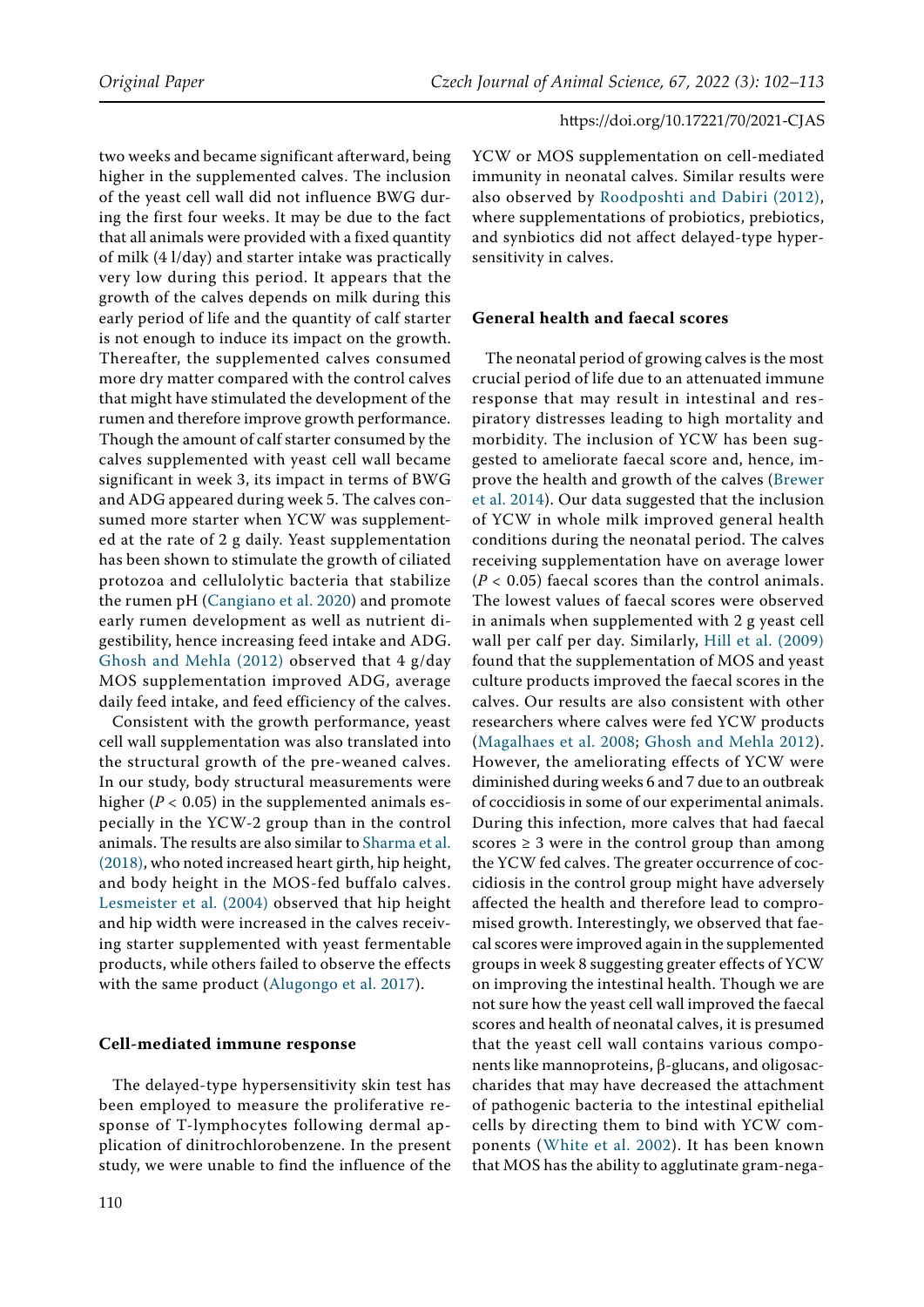tive bacteria by interacting with mannose-sensitive lectins located on the bacterial surface. Therefore, competitive inhibition of pathogenic gram-negative bacteria like *Escherichia coli* by the YCW components might be the cause of improved faecal scores and lower incidence of calf diarrhoea in our study.

### **Blood metabolites**

Blood metabolites including blood glucose and blood urea nitrogen (BUN) are indicators of fermentative changes taking place in the developing rumen. In the present study, glucose (*P <* 0.01) concentration was decreased with the growth of calves as well as with prebiotics supplementation (*P <* 0.01). Young calves during the pre-ruminant phase resemble monogastric animals and glucose is being used as a major source of energy. The energy is primarily derived from milk, therefore, the glucose concentration is higher during this phase. However, glucose decreases as the age of calves progresses and the rumen is developed. Therefore, the level of glucose is considered an indicator of rumen development. Like ADG and BWG, glucose levels did not differ between treatments during weeks 2 and 4. Thereafter, glucose started decreasing in the supplemented animals only and the lowermost value of glucose was observed in YCW-2 animals in week 8. This reduction of glucose concentration is believed to be associated with higher starter intake. [Quigley et al. \(1991\)](#page-11-12) reported low blood glucose concentration in the calves weaned on day 28 compared to those weaned later (day 56) that indicated changes in the energy metabolism of calves in relation to weaning age. Contrary to it, [Dar et al. \(2019\)](#page-10-12) reported no effect on plasma glucose concentration when probiotics and prebiotics were included in the rations of the calves. [Ballou](#page-10-13) [\(2011\)](#page-10-13) also found that there was no difference in serum glucose and BUN concentrations in the calves fed a blend of prebiotics and probiotics when compared to the non-fed group for three weeks suggesting that the prebiotics and probiotics did not influence the systemic physiology of the calves during the first 21 days of life.

We observed significant effects of age, supplementation, and age  $\times$  supplementation interaction on BUN (Table 5). In the young calves, potential changes occur in microbial protein synthesis in the rumen. The concentration of BUN can be used

as a tool to determine the efficiency of dietary nitrogen utilization by the calves. Higher levels of BUN have also been associated with the efficient functioning of the rumen ([Hadorn et al. 1997](#page-10-14)). As observed in the present study, we found, like previously [Rashid et al. \(2013\)](#page-11-13), a similar pattern of an increase in BUN concentration with age in buffalo calves. Likewise, [Quigley et al. \(2006\)](#page-11-14) also reported increased BUN with age in the cattle calves. We found that the calves supplemented with 2 g of YCW had higher BUN levels compared with the other groups in week 7 and 8. Elevated levels of BUN in the calves fed the yeast cell wall might be attributed to higher consumption of starter that resulted in higher degradation of dietary proteins or deamination of amino acids to form ammonia ([Hadorn et al. 1997](#page-10-14)). Although we did not measure the effects of supplementation on the rumen development, we speculate that higher intake of starter in the supplemented groups might have resulted in better ruminal development as the increased levels of BUN were also linked with the efficient functioning of the rumen [\(Hadorn et al. 1997](#page-10-14)).

Like BUN, beta-hydroxybutyric acid was also increased with calf age (*P <* 0.01; Table 5), which may also indicate the rumen development. Blood βHBA, a measure of rumen epithelial metabolic activity, is primarily synthesised by the ruminal epithelium by converting butyrate that is formed during ruminal fermentation ([Lane et al. 2000\)](#page-10-15). As the rumen of a newborn calf is not functional metabolically, therefore, the level of βHBA is very low at this phase. As soon as the calves started taking solid food, the ruminal microbiota is developed and established. Subsequently, the physical and metabolic development of the rumen occurs and the ruminal walls become the primary source of βHBA production. Similar to the findings of others [\(Quigley et al. 1991\)](#page-11-12) blood βHBA increased with the age of calves. Our study showed that blood βHBA was higher in the YCW-2 calves compared with the other calves during the last weeks of feeding. Beta-HBA is considered an indicator of rumen development, therefore it may also reflect increased starter intake ([Quigley et al. 1991\)](#page-11-12). We also found a similar result as DMI and starter intake were higher in the calves fed prebiotics compared with the non-supplemented calves reflecting the better rumen growth, a desirable attribute in the calf rearing. Similar results were found by [Quigley](#page-11-12)  [et al. \(1991\)](#page-11-12), where supplementation of MOS, in-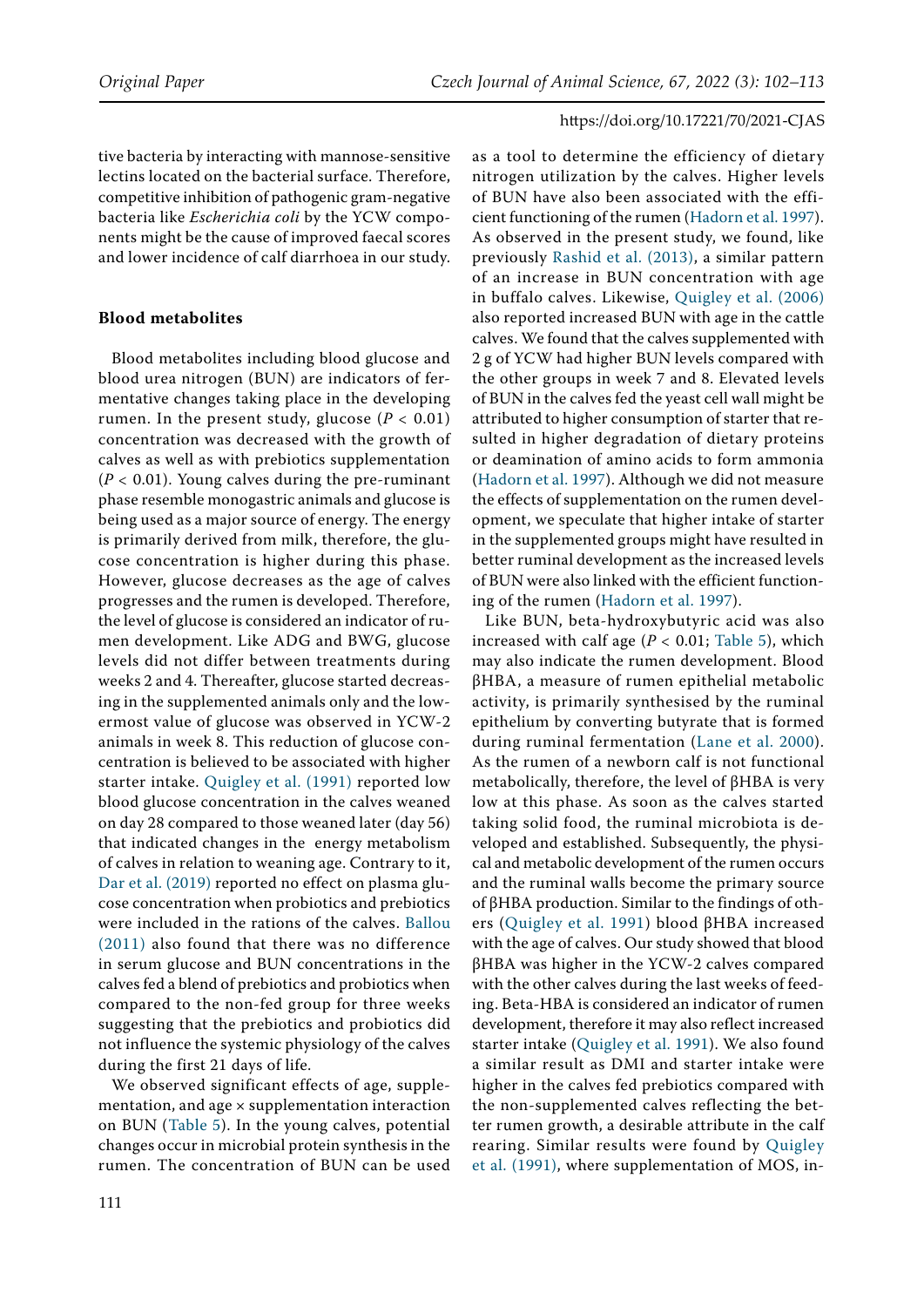ulin, and yeast increased BUN and βHBA levels in the neonatal calves. On the other hand, [Dar et](#page-10-12) [al. \(2019\)](#page-10-12) found that supplementation of prebiotics and probiotics did not affect the βHBA level in the calves. This discrepancy in the results may be due to various factors like a dose of YCW, source of YCW, variation in the composition of YCW, nature of the starter, and also the hygienic measures during the experiment.

### **CONCLUSION**

In the present study, supplementations of prebiotics, especially 2 g of YCW, to the neonatal male cattle calves had a positive impact on growth performance, general health, body measurements, faecal scores, and blood metabolites that might be due to improvement in digestibility of dietary fibre and better rumen development suggesting a potential antibiotic growth promoter replacer. However, further studies are needed to investigate the potential role of YCW in the development and fermentation profile of rumen at various phases of weaning.

### **Conflict of interest**

The authors declare no conflict of interest.

### **REFERENCES**

- <span id="page-10-10"></span>Alugongo GM, Xiao JX, Chung YH, Dong SZ, Li SL, Yoon I, Wu ZH, Cao ZJ. Effects of Saccharomyces cerevisiae fermentation products on dairy calves: Performance and health. J Dairy Sci. 2017 Feb 1;100(2):1189-99.
- <span id="page-10-5"></span>AOAC – Association of Official Analytic Chemists. Official methods of analysis. 16th ed. Washington, DC, USA: Association of Official Analytical Chemists;1991.
- <span id="page-10-13"></span>Ballou MA. Case study: Effects of a blend of prebiotics, probiotics, and hyperimmune dried egg protein on the performance, health, and innate immune responses of Holstein calves. Prof Anim Sci. 2011 Jun 1;27(3):262-8.
- <span id="page-10-11"></span>Brewer MT, Anderson KL, Yoon I, Scott MF, Carlson SA. Amelioration of salmonellosis in pre-weaned dairy calves fed Saccharomyces cerevisiae fermentation products in feed and milk replacer. Vet Microbiol. 2014 Aug 6; 172(1-2):248-55.
- <span id="page-10-6"></span>Burton JL, Kennedy B, Burnside E, Wilkie B, Burton J. Dinitrochlorobenzene contact hypersensitivity as a marker

trait for selection to improve disease resistance in calves. J Dairy Sci. 1989 Sep 1;72(9):2351-61.

- <span id="page-10-9"></span>Cangiano LR, Yohe TT, Steele MA, Renaud DL. Invited review: Strategic use of microbial-based probiotics and prebiotics in dairy calf rearing. Appl Anim Sci. 2020 Oct 1; 36(5):630-51.
- <span id="page-10-2"></span>Che TM, Song M, Liu Y, Johnson RW, Kelley KW, Van Alstine WG, Dawson KA, Pettigrew JE. Mannan oligosaccharide increases serum concentrations of antibodies and inflammatory mediators in weanling pigs experimentally infected with porcine reproductive and respiratory syndrome virus. J Anim Sci. 2012 Aug 1;90(8):2784-93.
- <span id="page-10-12"></span>Dar AH, Singh SK, Kumar S, Para IA, Devi K, Kumar N, Khan AS, Ul-Ain F. Impact of supplementation of probiotic, prebiotic and synbiotic on serum biochemical profile of crossbred calves. Indian J Anim Res. 2019 Feb 1; 53(11):232-5.
- <span id="page-10-3"></span>Ghosh S, Mehla RK. Influence of dietary supplementation of prebiotics (mannanoligosaccharide) on the performance of crossbred calves. Trop Anim Health Prod. 2012 Mar;44(3):617-22.
- <span id="page-10-14"></span>Hadorn U, Hammon H, Bruckmaier RM, Blum JW. Delaying colostrum intake by one day has important effects on metabolic traits and on gastrointestinal and metabolic hormones in neonatal calves. J Nutr. 1997 Oct 1;127 (10):2011-23.
- <span id="page-10-8"></span>He ZX, Ferlisi B, Eckert E, Brown HE, Aguilar A, Steele MA. Supplementing a yeast probiotic to pre-weaning Holstein calves: Feed intake, growth and fecal biomarkers of gut health. Anim Feed Sci Technol. 2017 Apr 1;226:81-7.
- <span id="page-10-0"></span>Heinrichs A, Wells SJ, Losinger WC. A study of the use of milk replacers for dairy calves in the United States. J Dairy Sci. 1995 Dec 1;78(12):2831-7.
- <span id="page-10-1"></span>Hill SR, Hopkins BA, Davidson S, Bolt SM, Diaz DE, Brownie C, Brown T, Huntington GB, Whitlow LW. The addition of cottonseed hulls to the starter and supplementation of live yeast or mannan oligosaccharide in the milk for young calves. J Dairy Sci. 2009 Feb 1; 92(2):790-8.
- <span id="page-10-15"></span>Lane MA, Baldwin RLT, Jesse BW. Sheep rumen metabolic development in response to age and dietary treatments. J Anim Sci. 2000 Jul 1;78(7):1990-6.
- <span id="page-10-4"></span>Lesmeister K, Heinrichs A. Effects of corn processing on growth characteristics, rumen development, and rumen parameters in neonatal dairy calves. J Dairy Sci. 2004 Jun 1;87(10):3439-50.
- <span id="page-10-7"></span>Lesmeister KE, Heinrichs AJ, Gabler MT. Effects of supplemental yeast (Saccharomyces cerevisiae) culture on rumen development, growth characteristics, and blood parameters in neonatal dairy calves. J Dairy Sci. 2004 Jun 1; 87(6):71832-9.